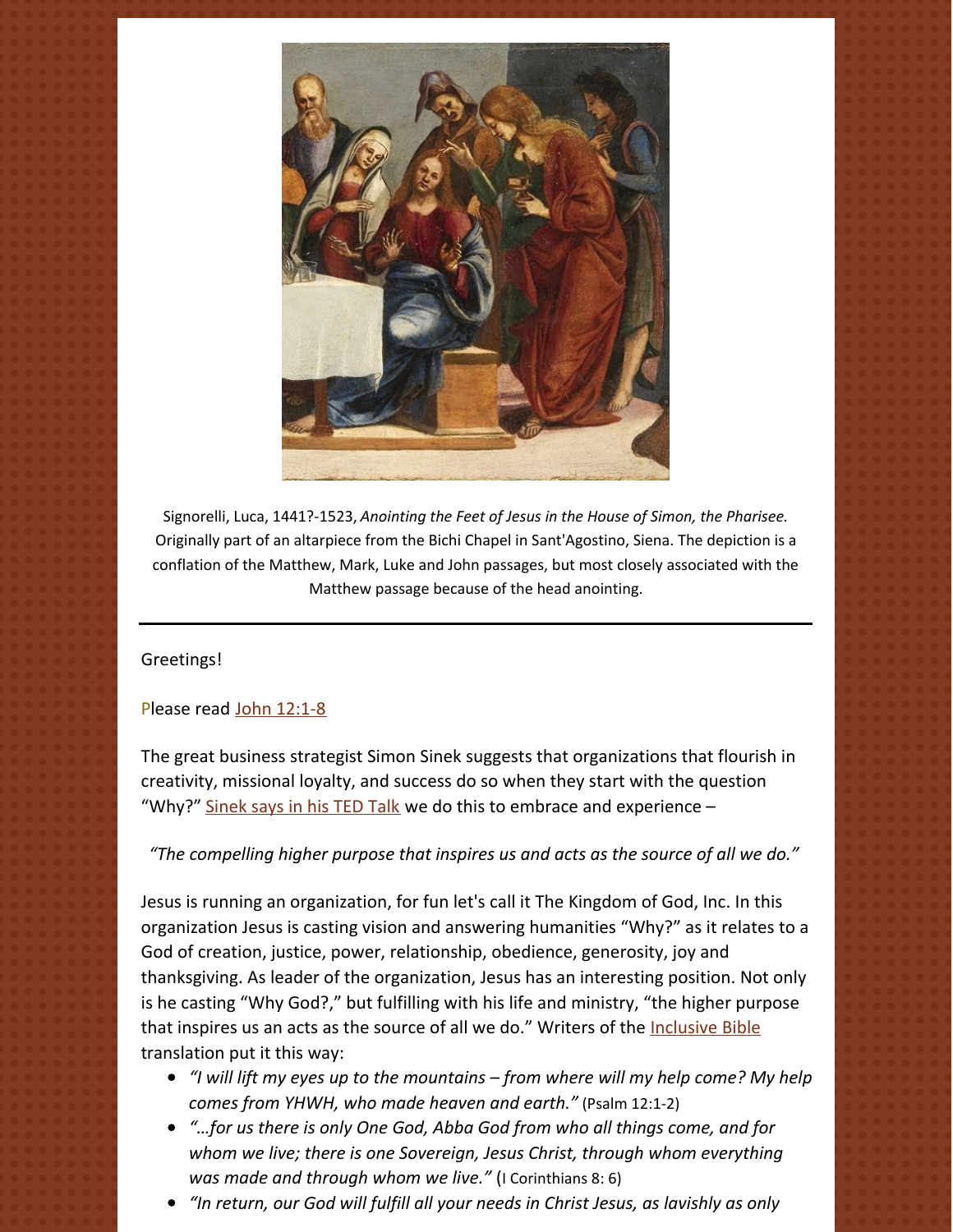*God can."* (Philippians 4: 19)

*"…every worthwhile gift, every generous benefit comes from above, descending from the Creator of the heavenly luminaries, who cannot change and is never in shadow. God willingly gave birth to us with a word spoken in truth, so that we may be, as it were, the first fruits of God's creatures.* (James 1:17-18)



The 'golden circle' from Simon Sinek

#### **Why?**

In this 5<sup>th</sup> week of Lent I have been thinking how Sinek's teaching is really a form of disciple making. Consider this diagram that he uses in his book. It is called the *Golden Circle* and it is a plan for answering the "Why?" To me I see the teaching style of Jesus. Peter, James and John are in the inner circle. Remember how Jesus teaches them first (first recruited) and how in Luke 9:15 they experienced the Transfiguration before Jesus with his face set towards Jerusalem?

### **How?**

Then the other disciples are instructed, led by experiences. Experiences are the "How" of disciple making. The ultimate experience becomes the journey from Galilee towards Jerusalem. Along the way they learn how to follow Jesus as he keeps pouring "Why" into them with the words that lead to life. Those who journey along the way, both the Disciples and others who joined them for short or long stints, became our spiritual heirs to the story. After the Resurrection, Jesus created the "What" that he began in the *Farewell [Discourse](https://www.biblegateway.com/passage/?search=John+14-17&version=NRSV)* in the Gospel of John.

### **What?**

In the coming weeks we will learn of the Holy Spirit falling upon the disciples gathered in the Upper Room on Pentecost to give birth to the Church. For over twenty centuries we have been trying to live in to our "what-ness" as disciples of Jesus. The Church is the "What", the vehicle for spreading Jesus' "Why" and using "How" to spread the Gospel. If you and your church are looking for a Disciple Making template, I offer this three-pronged approach. As a person in leadership, you must start with "Why" and lead from that place of integrity. If you don't know "Why" no one else will either.

Jesus led with "Why" in his training of Peter, James and John, and with them demonstrated the "How" of disciple making (think sending out the 70 and similar stories), culminating in the "What" – which is community - the Church - so we don't have to be alone in our belief or practice of Discipleship.

In the John passage for this Sunday we have a classic misunderstanding. Judas thinks that the "Why" is money but covers himself by using the poor for his deflection. He is uncomfortable with the beautiful and intimate gift that Mary offers; a gift of care and devotion offered to Jesus. In an upcoming vignette Judas will betray Jesus for what – wait



JESUS MAFA, 1973, Jesus speaks about forgiveness, Cameroon, Africa